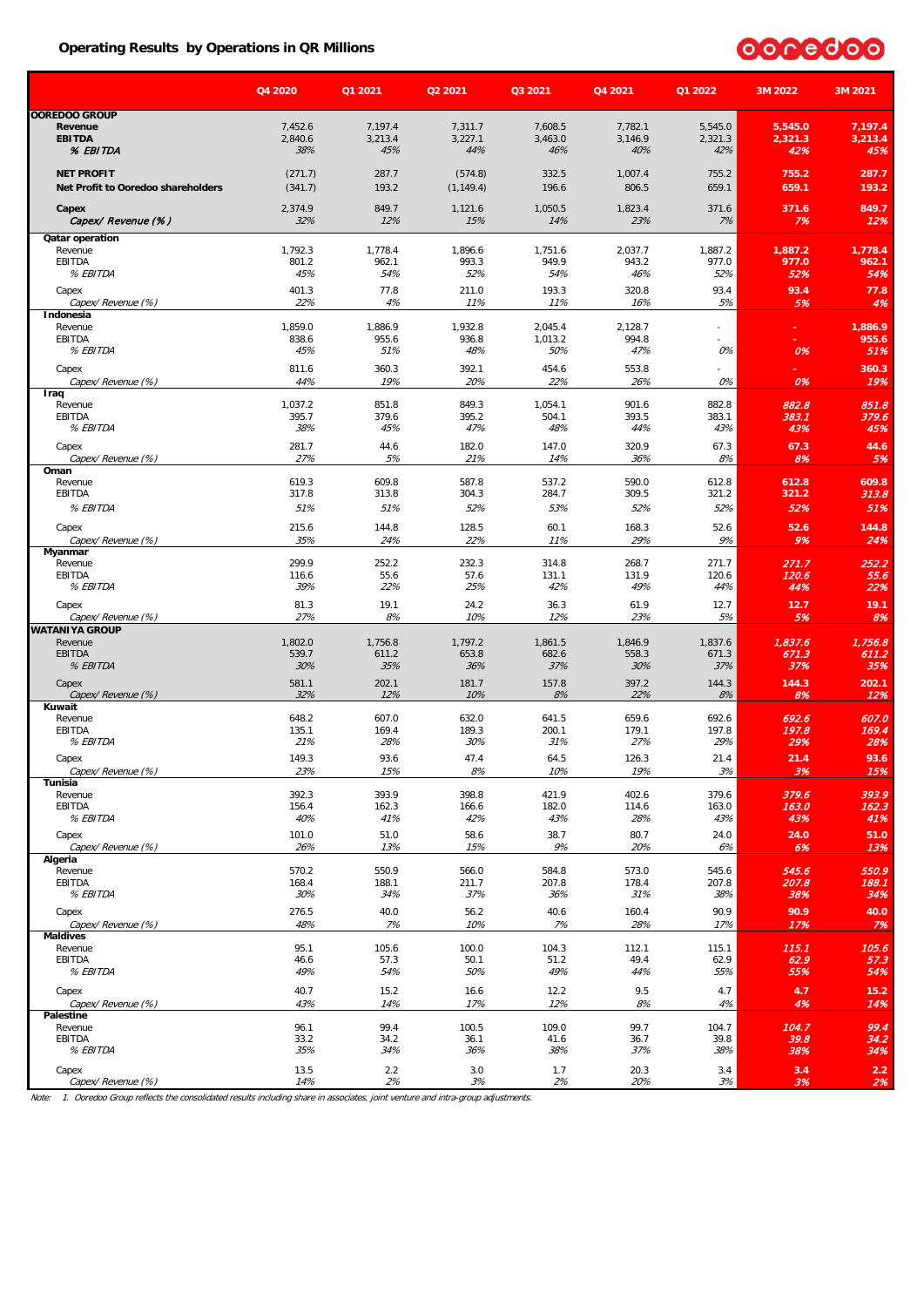### **Operating Results by Operations in Local Currency Millions**



|                    | Q4 2020 | Q1 2021 | Q2 2021 | Q3 2021 | Q4 2021 | Q1 2022 |
|--------------------|---------|---------|---------|---------|---------|---------|
| Iraq               |         |         |         |         |         |         |
| Revenue            | 364,117 | 341,657 | 345,908 | 426,710 | 366,341 | 357,852 |
| <b>EBITDA</b>      | 138,050 | 152.246 | 160.962 | 204.112 | 159.918 | 155,282 |
| % EBITDA           | 38%     | 45%     | 47%     | 48%     | 44%     | 43%     |
| Capex              | 131,639 | 19,263  | 72,189  | 59,556  | 130,388 | 27,230  |
| Capex/Revenue (%)  | 36%     | 6%      | 21%     | 14%     | 36%     | 8%      |
| Myanmar            |         |         |         |         |         |         |
| Revenue            | 109,443 | 96.350  | 100,192 | 147.099 | 133,685 | 132,639 |
| <b>EBITDA</b>      | 42,480  | 21.045  | 25,470  | 61,271  | 65,896  | 58,882  |
| % EBITDA           | 39%     | 22%     | 25%     | 42%     | 49%     | 44%     |
| Capex              | 29,736  | 7,793   | 11,452  | 23,534  | 26,330  | 6,188   |
| Capex/Revenue (%)  | 27%     | 8%      | 11%     | 16%     | 20%     | 5%      |
| Kuwait             |         |         |         |         |         |         |
| Revenue            | 54.4    | 50.5    | 52.3    | 53.0    | 54.7    | 57.6    |
| <b>EBITDA</b>      | 11.3    | 14.1    | 15.7    | 16.5    | 14.9    | 16.5    |
| % EBITDA           | 21%     | 28%     | 30%     | 31%     | 27%     | 28.6%   |
| Capex              | 12.37   | 7.80    | 3.90    | 5.40    | 10.50   | 1.8     |
| Capex/ Revenue (%) | 23%     | 15%     | 7%      | 10%     | 19%     | 3%      |
| <b>Tunisia</b>     |         |         |         |         |         |         |
| Revenue            | 295     | 294     | 301     | 324     | 315     | 303     |
| <b>EBITDA</b>      | 117     | 121     | 126     | 140     | 90      | 130     |
| % EBITDA           | 40%     | 41%     | 42%     | 43%     | 28%     | 43%     |
| Capex              | 71.59   | 39.17   | 44.56   | 31.64   | 65.23   | 19      |
| Capex/ Revenue (%) | 24%     | 13%     | 15%     | 10%     | 21%     | 6%      |
| Algeria            |         |         |         |         |         |         |
| Revenue            | 20,306  | 20,126  | 20,736  | 21,755  | 21,748  | 21,117  |
| <b>EBITDA</b>      | 5,986   | 6,867   | 7,759   | 7,727   | 6,763   | 8,041   |
| % EBITDA           | 29%     | 34%     | 37%     | 36%     | 31%     | 38%     |
| Capex              | 10.237  | 1.471   | 2.080   | 1.616   | 6.160   | 3,556   |
| Capex/ Revenue (%) | 50%     | 7%      | 10%     | 7%      | 28%     | 17%     |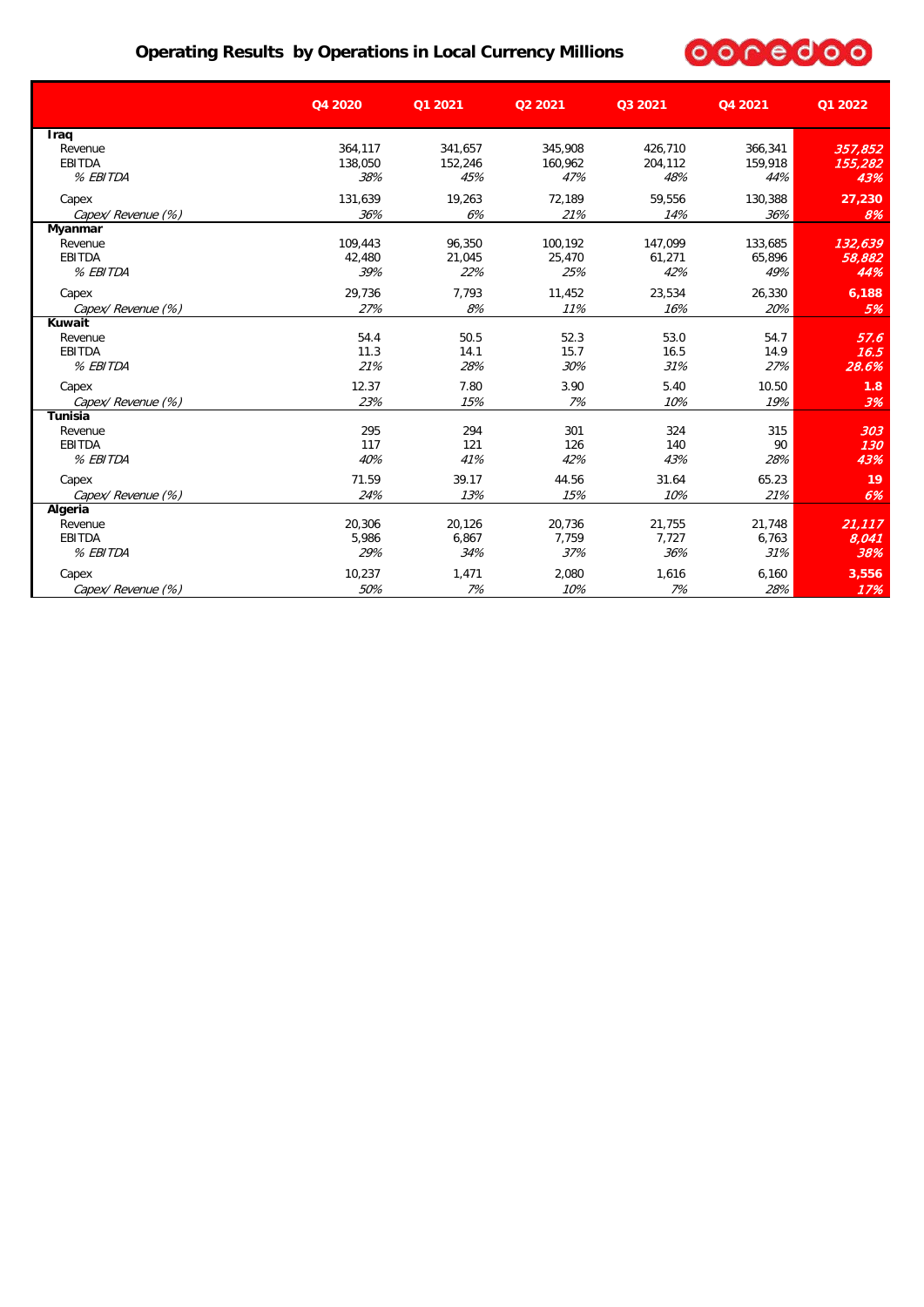# 0000000

### **Total Customers by Operation (number)**

|                                          | Q4 2020              | Q1 2021              | Q2 2021    | Q3 2021              | Q4 2021              | Q1 2022              |
|------------------------------------------|----------------------|----------------------|------------|----------------------|----------------------|----------------------|
|                                          |                      |                      |            |                      |                      |                      |
| <b>QATAR</b>                             |                      |                      | 769.635    |                      |                      |                      |
| Postpaid<br>Prepaid                      | 781,573<br>1,904,058 | 785,008<br>1,897,392 | 1,907,927  | 773,334<br>2,003,993 | 785,997<br>2,072,157 | 795,119<br>2,069,111 |
| <b>Fixed Line</b>                        | 361,874              | 345,230              | 344,064    | 342,180              | 340,888              | 344,444              |
|                                          |                      |                      |            |                      |                      |                      |
| <b>Total Customers</b><br><b>IRAQ</b>    | 3,047,505            | 3,027,630            | 3,021,626  | 3,119,507            | 3,199,042            | 3,208,674            |
| Prepaid                                  | 14,718,887           | 14,618,667           | 14,493,710 | 15,205,911           | 15,984,857           | 16,106,252           |
| <b>OMAN</b>                              |                      |                      |            |                      |                      |                      |
| Postpaid                                 | 427,206              | 469,059              | 509.283    | 551,690              | 606,581              | 633,288              |
| Prepaid                                  | 2,199,348            | 2,254,856            | 2,153,670  | 2,062,300            | 2,089,071            | 2,026,143            |
| <b>Fixed Line</b>                        | 168,870              | 171,985              | 171,368    | 170,740              | 167,553              | 165,676              |
| <b>Total Customers</b>                   | 2,795,424            | 2,895,900            | 2,834,321  | 2,784,730            | 2,863,205            | 2,825,107            |
| <b>MYANMAR</b>                           |                      |                      |            |                      |                      |                      |
| Postpaid                                 | 27,184               | 24,554               | 25,885     | 25,740               | 23,240               | 25,755               |
| Prepaid                                  | 14,689,127           | 13,355,572           | 13,767,260 | 13,305,403           | 11,467,517           | 9,001,534            |
| <b>Total Customers</b>                   | 14,716,311           | 13,380,126           | 13,793,145 | 13,331,143           | 11,490,757           | 9,027,289            |
| <b>WATANIYA GROUP</b>                    |                      |                      |            |                      |                      |                      |
| Postpaid                                 | 1,853,715            | 2,036,142            | 2,133,257  | 2,230,212            | 2,348,848            | 2,398,873            |
| Prepaid                                  | 21,531,046           | 20,176,656           | 20,318,693 | 20,276,207           | 20,239,513           | 20,410,050           |
| Wireless Broadband                       | 1,131,557            | 1,122,014            | 1,120,915  | 1,112,634            | 1,146,382            | 1,292,822            |
| <b>Fixed Line</b>                        | 276,904              | 288,004              | 278,534    | 279,441              | 281,489              | 121,702              |
| <b>Total Customers</b>                   | 24,793,222           | 23,622,816           | 23,851,399 | 23,898,494           | 24,016,232           | 24,223,447           |
| <b>KUWAIT</b>                            |                      |                      |            |                      |                      |                      |
| Postpaid                                 | 450,795              | 445,974              | 443,816    | 446,657              | 480,455              | 492,201              |
| Prepaid                                  | 1,319,449            | 1,221,397            | 1,110,270  | 1,070,692            | 1,240,665            | 1,303,638            |
| Wireless Broadband                       | 760,794              | 763,178              | 756,492    | 774,681              | 796,588              | 767,347              |
| <b>Total Customers</b>                   | 2,531,038            | 2,430,549            | 2,310,578  | 2,292,030            | 2,517,708            | 2,563,186            |
| TUNISIA                                  |                      |                      |            |                      |                      |                      |
| Postpaid                                 | 513,850              | 531,787              | 550,531    | 564,984              | 584,057              | 595,504              |
| Prepaid                                  | 7,166,122            | 5,930,621            | 6,281,303  | 6,248,273            | 5,944,337            | 5,991,084            |
| Wireless Broadband<br><b>Fixed Line</b>  | 153,652.00           | 136,229.00           | 137,120.00 | 141,538.00           | 145,714.00           | 320,561              |
|                                          | 244,240              | 252,583              | 241,400    | 239,956              | 240,364              | 78,711               |
| <b>Total Customers</b><br><b>ALGERIA</b> | 8,077,864            | 6,851,220            | 7,210,354  | 7,194,751            | 6,914,472            | 6,985,860            |
| Postpaid                                 | 719,758              | 883,074              | 957,234    | 1,029,171            | 1,088,712            | 1,108,797            |
| Prepaid                                  | 11,619,362           | 11,590,511           | 11,497,246 | 11,500,737           | 11,575,058           | 11,647,670           |
| Wireless Broadband                       | 183,863              | 189,110              | 193,573    | 162,540              | 170,011              | 170,248              |
| <b>Total Customers</b>                   | 12,522,983           | 12,662,695           | 12,648,053 | 12,692,448           | 12,833,781           | 12,926,715           |
| <b>MALDIVES</b>                          |                      |                      |            |                      |                      |                      |
| Postpaid                                 | 62,526               | 65,096               | 67,778     | 71,731               | 74,757               | 77,607               |
| Prepaid                                  | 220,991              | 225,872              | 223,744    | 217,900              | 218,542              | 214,864              |
| Wireless Broadband                       | 33,248               | 33,497               | 33,730     | 33,875               | 34,069               | 34,666               |
| <b>Fixed Line</b>                        | 32,664               | 35,421               | 37,134     | 39,485               | 41,125               | 42,991               |
| <b>Total Customers</b>                   | 349,429              | 359,886              | 362,386    | 362,991              | 368,493              | 370,128              |
| PALESTINE                                |                      |                      |            |                      |                      |                      |
| Postpaid                                 | 106,786              | 110,211              | 113,898    | 117,669              | 120,867              | 124,764              |
| Prepaid                                  | 1,205,122            | 1,208,255            | 1,206,130  | 1,238,605            | 1,260,911            | 1,252,794            |
| <b>Total Customers</b>                   | 1,311,908            | 1,318,466            | 1,320,028  | 1,356,274            | 1,381,778            | 1,377,558            |
| <b>Total Consolidated Customers</b>      | 60,071,349           | 57,545,139           | 57,994,201 | 58,339,785           | 57,554,093           | 55,390,769           |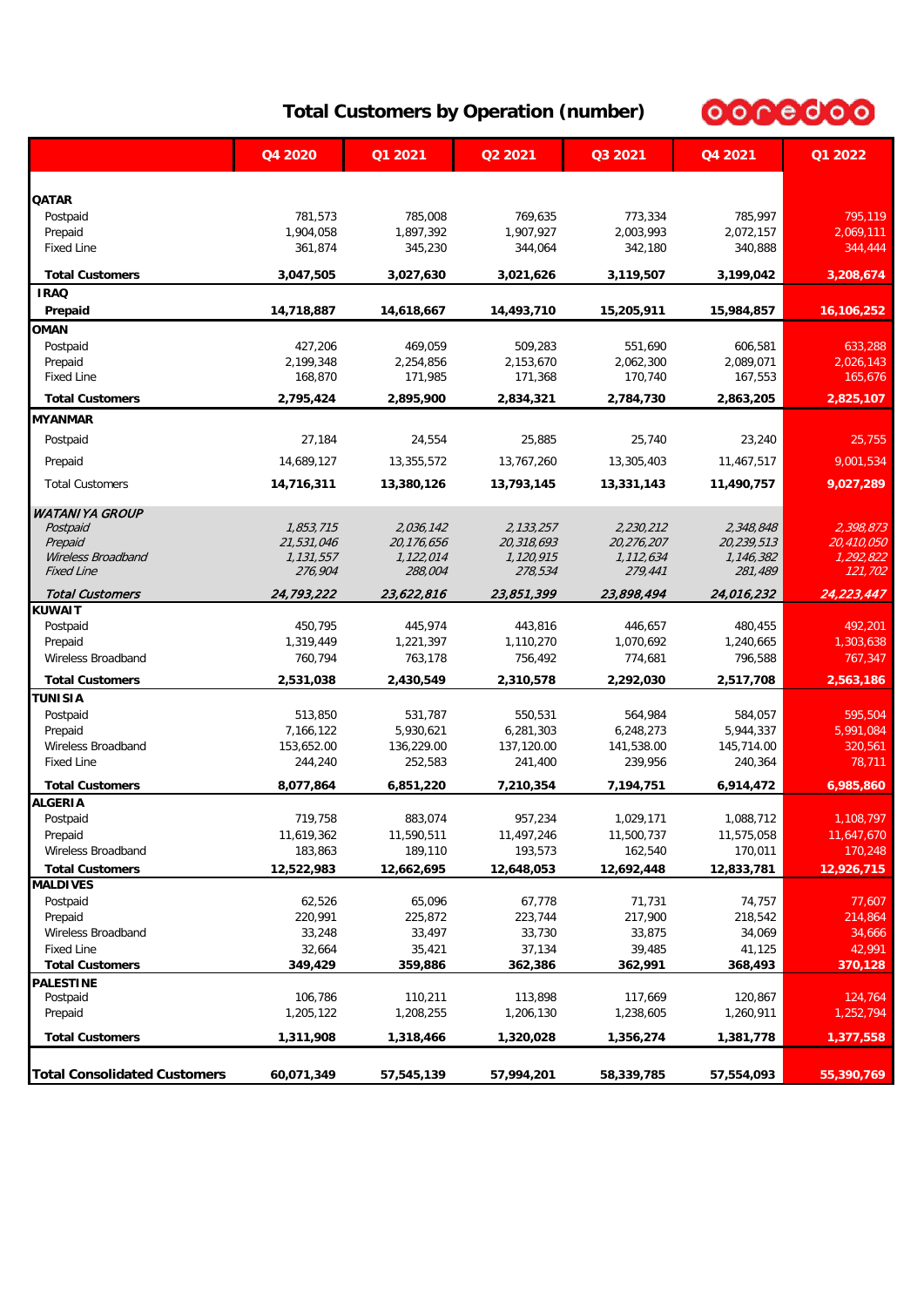### **Consolidated Customer Status as at 31st March 2022**



|                                         | <b>POSTPAID</b> | PREPAID    | <b>WIRELESS</b><br><b>BROADBAND</b> | <b>FIXED LINE</b> | <b>FIXED</b><br><b>WIRELESS</b> | <b>Total</b><br><b>Customers</b> | Ownership | <b>PROPORTIONAL</b><br><b>CUSTOMERS</b> |
|-----------------------------------------|-----------------|------------|-------------------------------------|-------------------|---------------------------------|----------------------------------|-----------|-----------------------------------------|
|                                         |                 |            |                                     |                   |                                 |                                  |           |                                         |
| <b>Qatar</b>                            | 795,119         | 2,069,111  |                                     | 344,444           |                                 | 3,208,674                        | 100%      | 3,208,674                               |
| Iraq                                    | $\sim$          | 16,106,252 | $\blacksquare$                      | $\sim$            |                                 | 16,106,252                       | 64.1%     | 10,317,665                              |
| Oman                                    | 633,288         | 2,026,143  | ٠                                   | 165,676           | $\sim$                          | 2,825,107                        | 55%       | 1,553,809                               |
| <b>Myanmar</b>                          | 25,755          | 9,001,534  | $\overline{\phantom{a}}$            | $\blacksquare$    |                                 | 9,027,289                        | 100.0%    | 9,027,289                               |
| <b>Kuwait</b>                           | 492,201         | 1,303,638  | 767,347                             |                   |                                 | 2,563,186                        | 92.1%     | 2,360,694                               |
| Tunisia                                 | 595,504         | 5,991,084  | 320,561                             | 78,711            |                                 | 6,985,860                        | 84.1%     | 5,875,108                               |
| Algeria                                 | 1,108,797       | 11,647,670 | 170,248                             | $\sim$            |                                 | 12,926,715                       | 74.4%     | 9,617,476                               |
| <b>Maldives</b>                         | 77,607          | 214,864    | 34,666                              | 42,991            | $\blacksquare$                  | 370,128                          | 83.3%     | 308,465                                 |
| Palestine                               | 124,764         | 1,252,794  | $\overline{\phantom{a}}$            | $\blacksquare$    |                                 | 1,377,558                        | 45.4%     | 625,113                                 |
| <b>Total Active</b><br><b>Customers</b> | 3,853,035       | 49,613,090 | 1,292,822                           | 631,822           |                                 | 55,390,769                       |           | 42,894,293                              |